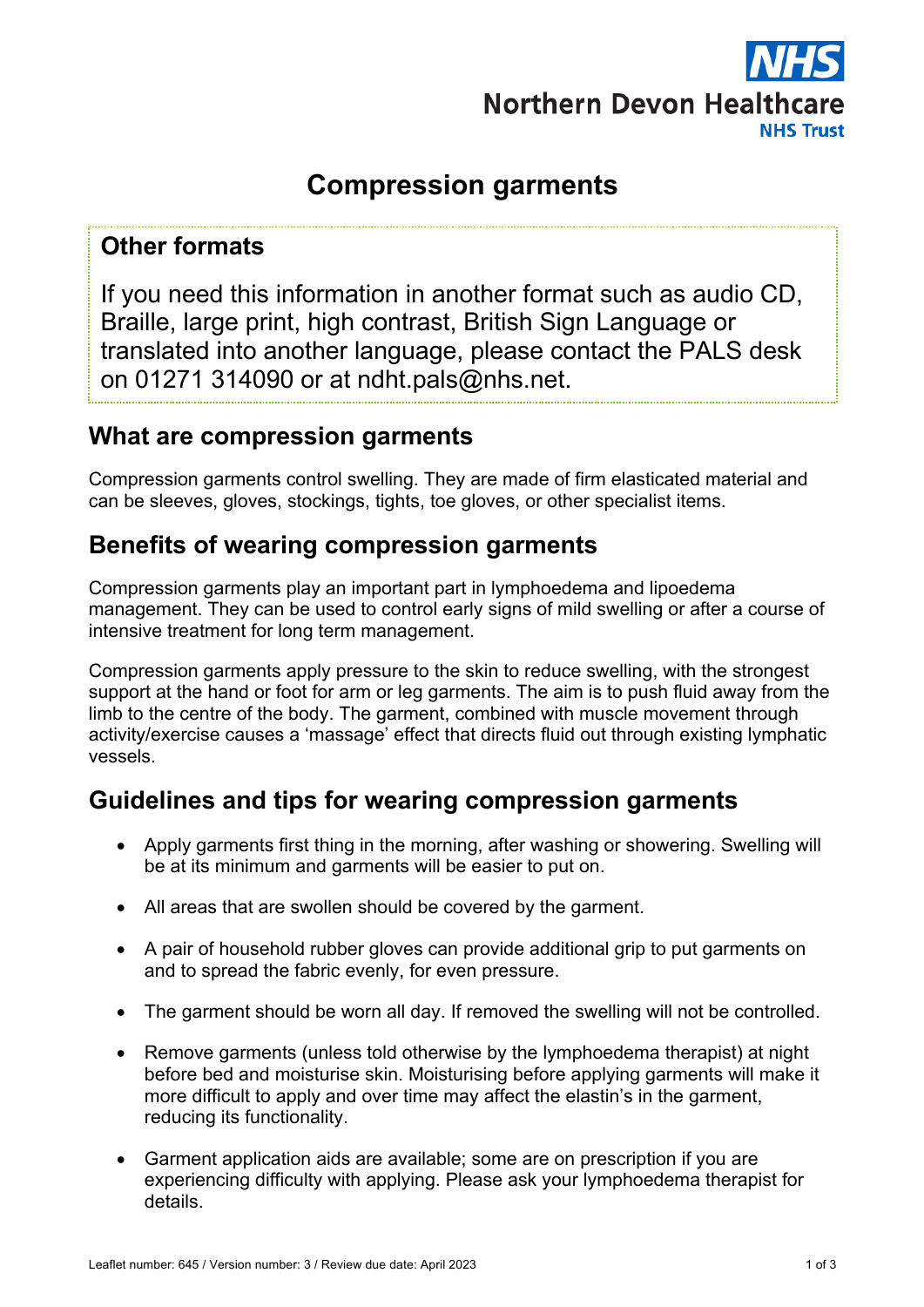- Never fold the top of the garment over or turn back a foot piece. This increases the pressure at these points and can have a constricting effect, making the swelling worse.
- Ensure that the garment fabric is free of wrinkles, creases and folds to aid comfort, prevent skin damage and constriction.
- Garments should be worn when exercising (but not when swimming).
- Garments should be changed every day to maintain their optimum function. Two garments, one to wear and one to wash will be provided either through the lymphoedema therapist, your GP or a combination.
- Garments need to be replaced every 6 to 12 months to ensure they work effectively.
- Washing and drying instructions are provided by the manufacturer.

#### **Remove compression garments and contact your therapist or seek medical attention if:**

- Your fingers/toes start to turn white, blue, mottled or purple.
- You experience any numbness or tingling (pins and needles) or have a loss of sensation in a limb.
- You feel short of breath.
- The garment becomes too tight, causing pain or irritation/trauma to the skin.
- You experience redness, discomfort/pain, heat, a rash or flu-like symptoms which means you could have an infection (cellulitis).

### **Further information and references**

North Devon Lymphoedema Service − Tel: 01271 341551

Breast Cancer Care – www.breastcancercare.org.uk

British Lymphology Society – www.lymphoedema.org/bls

Lymphoedema Support Network – www.lymphoedema.org/lsn

Macmillan Cancer Relief – www.macmillan.org.uk

NHS Choices – www.nhs.uk/conditions/lymphoedema

Lymphoedema: Advice on self-management and treatment 3<sup>rd</sup> ed. Mortimer, P and Todd, J Beaconsfield, 2011

Lymphoedema Framework. *Best Practice for the Management of Lymphoedema.* International consensus. London:MEP Ltd, 2006.

Lymphoedema Support Network – www.lymphoedema.org/lsn